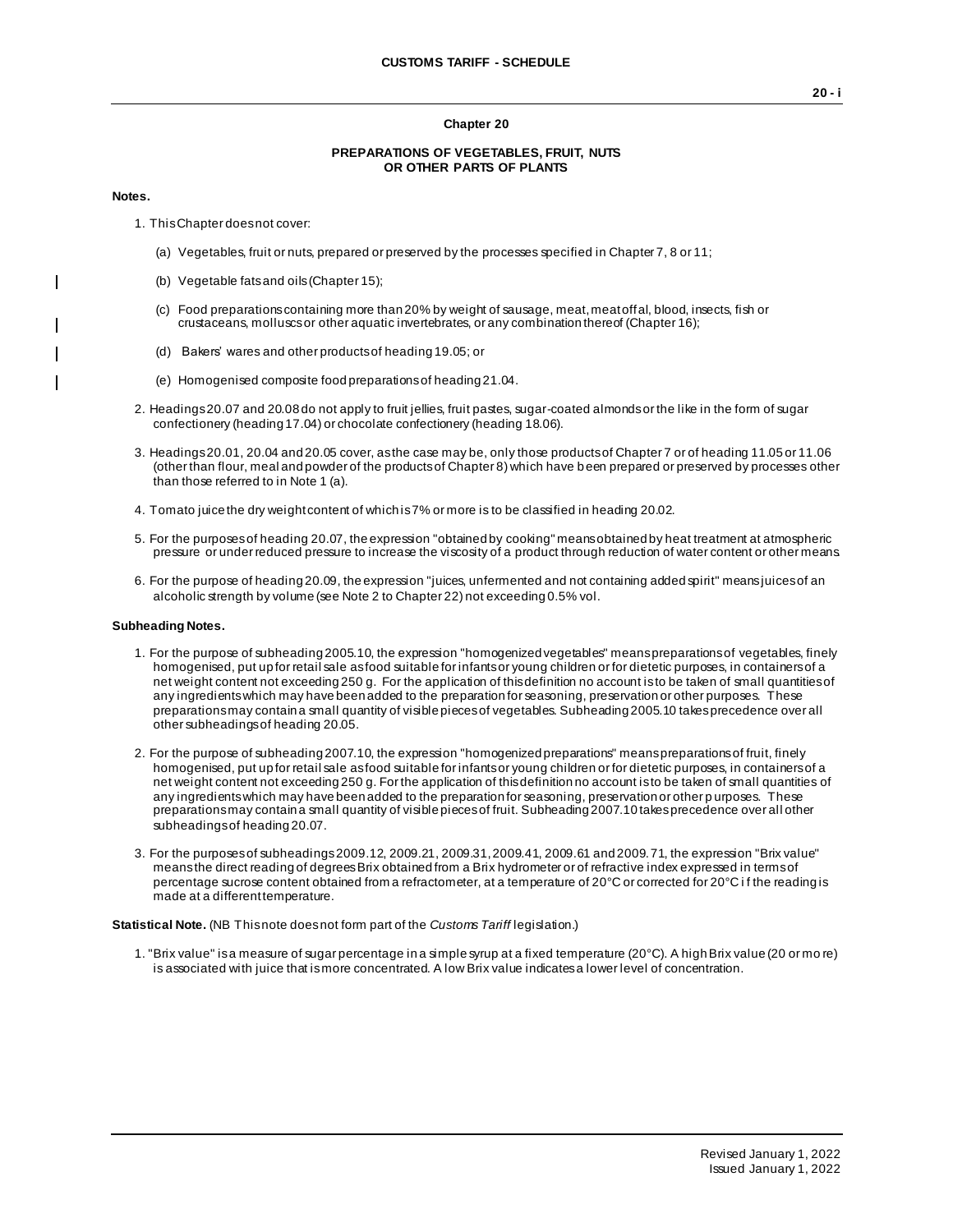## **CUSTOMS TARIFF - SCHEDULE**

| <b>Tariff</b><br>Item | <b>SS</b> | <b>Description of Goods</b>                                                                                   | Unit of<br>Meas.  | <b>MFN</b><br><b>Tariff</b> | <b>Applicable</b><br><b>Preferential Tariffs</b>                                                                            |
|-----------------------|-----------|---------------------------------------------------------------------------------------------------------------|-------------------|-----------------------------|-----------------------------------------------------------------------------------------------------------------------------|
| 20.01                 |           | Vegetables, fruit, nuts and other edible parts of plants, prepared or<br>preserved by vinegar or acetic acid. |                   |                             |                                                                                                                             |
| 2001.10.00            |           | -Cucumbers and gherkins                                                                                       |                   | 8%                          | CCCT, LDCT, UST,<br>MXT, CIAT, CT, CRT, PT,<br>COLT, JT, PAT, HNT,<br>KRT, CEUT, UAT,<br>CPTPT, UKT: Free                   |
|                       |           |                                                                                                               | KGM<br>KGM        |                             |                                                                                                                             |
| 2001.90               |           | -Other                                                                                                        |                   |                             |                                                                                                                             |
|                       |           | 2001.90.10 00 - - - Onions                                                                                    | KGM               | 8%                          | CCCT, LDCT, UST,<br>MXT, CIAT, CT, CRT, IT,<br>PT, COLT, JT, PAT, HNT,<br>KRT, CEUT, UAT,<br>CPTPT, UKT: Free               |
| 2001.90.90            |           | ---Other                                                                                                      |                   | Free                        | CCCT, LDCT, GPT, UST,<br>MXT, CIAT, CT, CRT, IT,<br>NT, SLT, PT, COLT, JT,<br>PAT, HNT, KRT, CEUT,<br>UAT, CPTPT, UKT: Free |
|                       |           |                                                                                                               | KGM               |                             |                                                                                                                             |
|                       |           |                                                                                                               | KGM               |                             |                                                                                                                             |
|                       |           |                                                                                                               | KGM<br><b>KGM</b> |                             |                                                                                                                             |
| 20.02                 |           | Tomatoes prepared or preserved otherwise than by vinegar or acetic<br>acid.                                   |                   |                             |                                                                                                                             |
|                       |           | 2002.10.00 00 - Tomatoes, whole or in pieces                                                                  | KGM               | 11.5%                       | CCCT, LDCT, UST,<br>MXT, CIAT, CT, CRT, IT,<br>PT, COLT, JT, PAT, HNT,<br>KRT, CEUT, UAT,<br>CPTPT, UKT: Free               |
| 2002.90.00            |           | -Other                                                                                                        |                   | 11.5%                       | CCCT, LDCT, UST,<br>MXT, CIAT, CT, CRT, IT,<br>NT, SLT, PT, COLT, JT,<br>PAT, HNT, KRT, CEUT,<br>UAT, CPTPT, UKT: Free      |
|                       |           | $---Pastes:$                                                                                                  | KGM               |                             |                                                                                                                             |
|                       |           |                                                                                                               | <b>KGM</b>        |                             |                                                                                                                             |
|                       |           |                                                                                                               | KGM               |                             |                                                                                                                             |
|                       |           |                                                                                                               | KGM               |                             |                                                                                                                             |
| 20.03                 |           | Mushrooms and truffles, prepared or preserved otherwise than by<br>vinegar or acetic acid.                    |                   |                             |                                                                                                                             |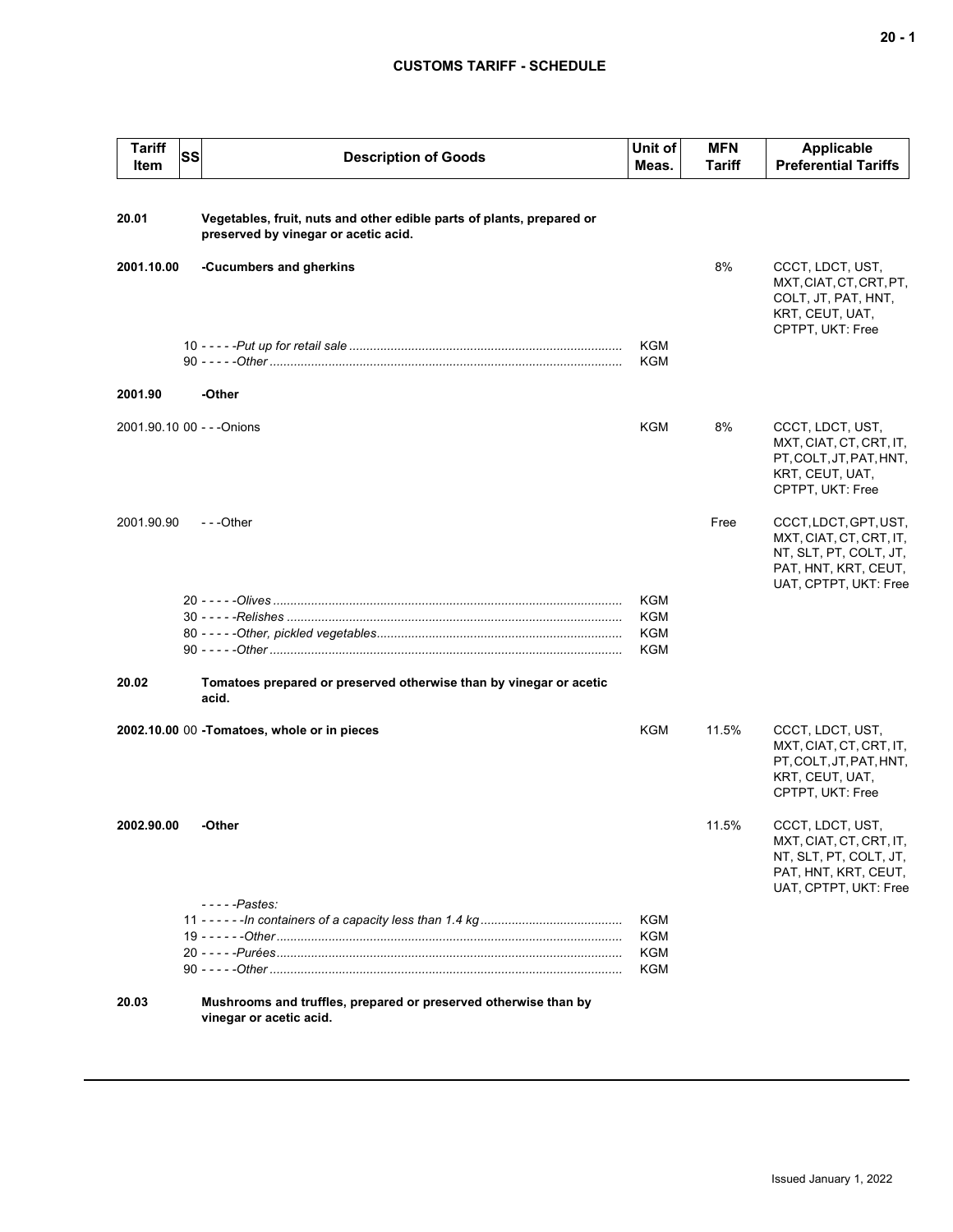| <b>Tariff</b><br><b>SS</b>   | <b>Description of Goods</b>                                                                                                       | Unit of    | <b>MFN</b>    | <b>Applicable</b>                                                                                                  |
|------------------------------|-----------------------------------------------------------------------------------------------------------------------------------|------------|---------------|--------------------------------------------------------------------------------------------------------------------|
| Item                         |                                                                                                                                   | Meas.      | <b>Tariff</b> | <b>Preferential Tariffs</b>                                                                                        |
|                              | 2003.10.00 00 -Mushrooms of the genus Agaricus                                                                                    | <b>KGM</b> | 17%           | CCCT, LDCT, UST,<br>MXT, CT, CRT, IT, PT,<br>COLT, JT, PAT, HNT,<br>KRT, CEUT, UAT,<br>CPTPT, UKT: Free            |
| 2003.90                      | -Other                                                                                                                            |            |               |                                                                                                                    |
| 2003.90.10 00 - - - Truffles |                                                                                                                                   | <b>KGM</b> | Free          | CCCT, LDCT, GPT, UST,<br>MXT, CIAT, CT, CRT, IT,<br>PT, COLT, JT, PAT, HNT,<br>KRT, CEUT, UAT,<br>CPTPT, UKT: Free |
| 2003.90.90 00 - - - Other    |                                                                                                                                   | <b>KGM</b> | 17%           | CCCT, LDCT, UST,<br>MXT, CT, CRT, IT, PT,<br>COLT, JT, PAT, HNT,<br>KRT, CEUT, UAT,<br>CPTPT, UKT: Free            |
| 20.04                        | Other vegetables prepared or preserved otherwise than by vinegar or<br>acetic acid, frozen, other than products of heading 20.06. |            |               |                                                                                                                    |
| 2004.10.00 00 -Potatoes      |                                                                                                                                   | <b>KGM</b> | 6%            | CCCT, LDCT, UST,<br>MXT, CT, CRT, IT, NT,<br>SLT, PT, COLT, JT, PAT,<br>HNT, KRT, CEUT, UAT,<br>CPTPT, UKT: Free   |
| 2004.90                      | -Other vegetables and mixtures of vegetables                                                                                      |            |               |                                                                                                                    |
|                              | --Baby carrots (of a length not exceeding 11 cm) and Brussels sprouts:                                                            |            |               |                                                                                                                    |
|                              | 2004.90.11 00 - - - - Baby carrots (of a length not exceeding 11 cm)                                                              | <b>KGM</b> | 14.5%         | CCCT, LDCT, UST,<br>MXT, CIAT, CT, CRT, IT,<br>PT, COLT, JT, PAT, HNT,<br>KRT, CEUT, UAT,<br>CPTPT, UKT: Free      |
|                              | 2004.90.12 00 - - - - Brussels sprouts                                                                                            | KGM        | 14.5%         | CCCT, LDCT, UST,<br>MXT, CIAT, CT, CRT, IT,<br>PT, COLT, JT, PAT, HNT,<br>KRT, CEUT, UAT,<br>CPTPT, UKT: Free      |
|                              | 2004.90.20 00 - - - Asparagus                                                                                                     | <b>KGM</b> | 14%           | CCCT, LDCT, UST,<br>MXT, CIAT, CT, CRT, IT,<br>PT, COLT, JT, PAT, HNT,<br>KRT, CEUT, UAT,<br>CPTPT, UKT: Free      |
|                              | 2004.90.30 00 - - - Broccoli and cauliflowers                                                                                     | <b>KGM</b> | 17%           | CCCT, LDCT, UST,<br>MXT, CIAT, CT, CRT, IT,<br>PT, COLT, JT, PAT, HNT,<br>KRT, CEUT, UAT,<br>CPTPT, UKT: Free      |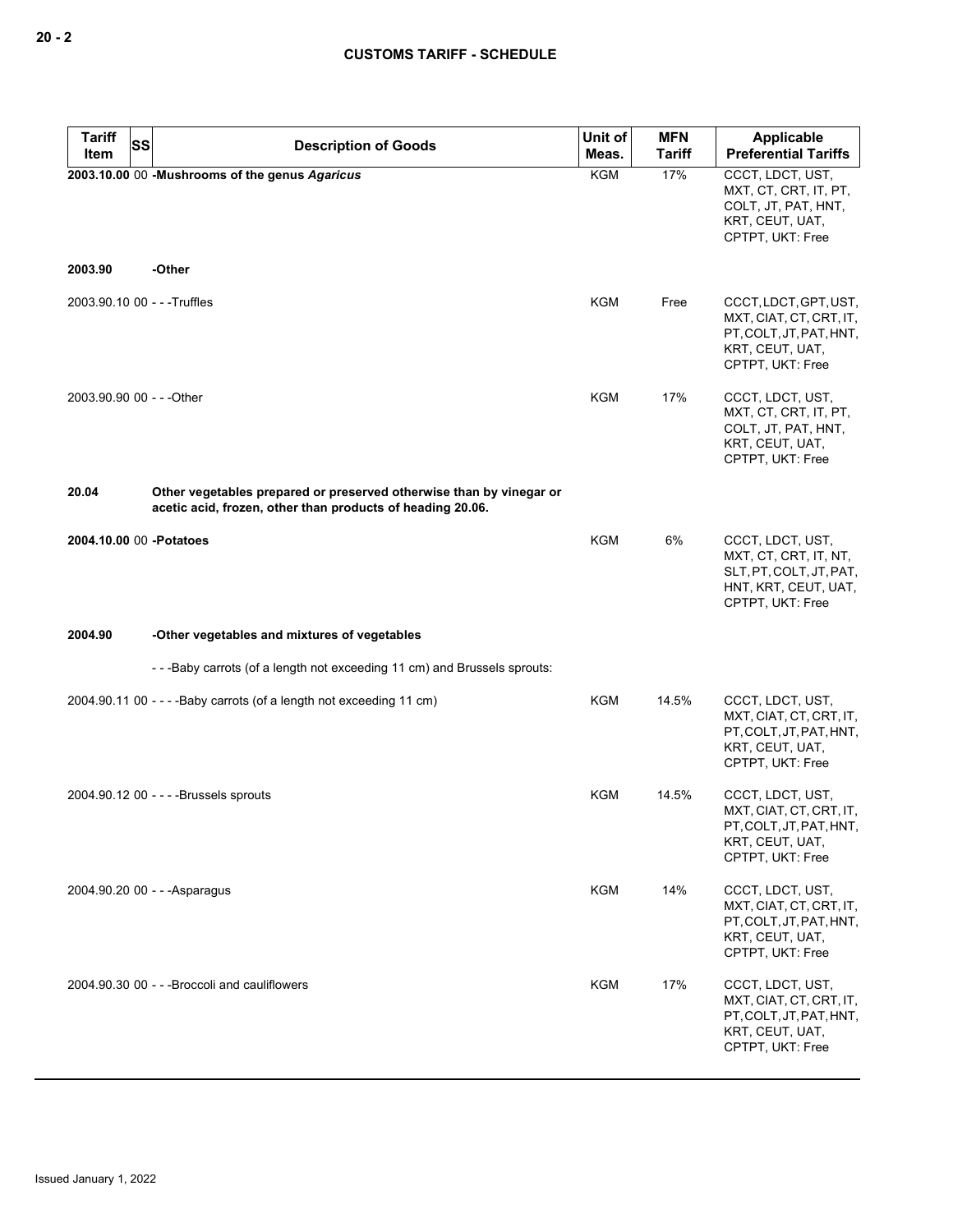| <b>Tariff</b><br>Item | SS | <b>Description of Goods</b>                                                                                                                                                                                                                                                                                                                | Unit of<br>Meas. | <b>MFN</b><br>Tariff | <b>Applicable</b><br><b>Preferential Tariffs</b>                                                                       |
|-----------------------|----|--------------------------------------------------------------------------------------------------------------------------------------------------------------------------------------------------------------------------------------------------------------------------------------------------------------------------------------------|------------------|----------------------|------------------------------------------------------------------------------------------------------------------------|
|                       |    | $- -$ Other:                                                                                                                                                                                                                                                                                                                               |                  |                      |                                                                                                                        |
| 2004.90.91            |    | ----Artichokes (globe or Chinese), bamboo shoots, cactus leaves (nopales),<br>cardoons, chickpeas (garbanzos), cilantro (Chinese or Mexican parsley<br>or Yen Sai), jicama, leaf chervils, malanga, okra, peas (Angola, catiang,<br>no-eye, pigeon), spinach, tamarillos (tree tomatoes), tarragons,<br>tomatillos, topedos and verdolagas |                  | Free                 | CCCT, LDCT, GPT, UST,<br>MXT, CIAT, CT, CRT, IT,<br>PT, COLT, JT, PAT, HNT,<br>KRT, CEUT, UAT,<br>CPTPT, UKT: Free     |
|                       |    | 20 - - - - - Artichokes (globe or Chinese), bamboo shoots, cactus leaves<br>(nopales), cardoons, chickpeas (garbanzos), cilantro (Chinese or<br>Mexican parsley or Yen Sai), jicama, leaf chervils, malanga, okra, peas<br>(Angola, catjang, no-eye, pigeon), tamarillos (tree tomatoes), tarragons,                                       | KGM<br>KGM       |                      |                                                                                                                        |
| 2004.90.99            |    | $- - -$ Other                                                                                                                                                                                                                                                                                                                              |                  | 9.5%                 | CCCT, LDCT, UST,<br>MXT, CIAT, CT, CRT, IT,<br>NT, SLT, PT, COLT, JT,<br>PAT, HNT, KRT, CEUT,<br>UAT, CPTPT, UKT: Free |
|                       |    | $---$ Peas and corn:                                                                                                                                                                                                                                                                                                                       | KGM              |                      |                                                                                                                        |
|                       |    |                                                                                                                                                                                                                                                                                                                                            | <b>KGM</b>       |                      |                                                                                                                        |
|                       |    |                                                                                                                                                                                                                                                                                                                                            | <b>KGM</b>       |                      |                                                                                                                        |
|                       |    |                                                                                                                                                                                                                                                                                                                                            | <b>KGM</b>       |                      |                                                                                                                        |
|                       |    |                                                                                                                                                                                                                                                                                                                                            | <b>KGM</b>       |                      |                                                                                                                        |
| 20.05                 |    | Other vegetables prepared or preserved otherwise than by vinegar or<br>acetic acid, not frozen, other than products of heading 20.06.                                                                                                                                                                                                      |                  |                      |                                                                                                                        |
|                       |    | 2005.10.00 00 -Homogenized vegetables                                                                                                                                                                                                                                                                                                      | KGM              | 8%                   | CCCT, LDCT, UST,<br>MXT, CT, CRT, IT, PT,<br>COLT, JT, PAT, HNT,<br>KRT, CEUT, UAT,<br>CPTPT, UKT: Free                |
| 2005.20.00            |    | -Potatoes                                                                                                                                                                                                                                                                                                                                  |                  | 6%                   | CCCT, LDCT, UST,<br>MXT, CT, CRT, IT, NT,<br>SLT, PT, COLT, JT, PAT,<br>HNT, KRT, CEUT, UAT,<br>CPTPT, UKT: Free       |
|                       |    |                                                                                                                                                                                                                                                                                                                                            | KGM              |                      |                                                                                                                        |
|                       |    |                                                                                                                                                                                                                                                                                                                                            | <b>KGM</b>       |                      |                                                                                                                        |
|                       |    |                                                                                                                                                                                                                                                                                                                                            | <b>KGM</b>       |                      |                                                                                                                        |
|                       |    | 2005.40.00 00 - Peas (Pisum sativum)                                                                                                                                                                                                                                                                                                       | KGM              | 8%                   | CCCT, LDCT, UST,<br>MXT, CT, CRT, IT, PT,<br>COLT, JT, PAT, HNT,<br>KRT, CEUT, UAT,<br>CPTPT, UKT: Free                |
|                       |    | -Beans (Vigna spp., Phaseolus spp.):                                                                                                                                                                                                                                                                                                       |                  |                      |                                                                                                                        |

**2005.51 - -Beans, shelled**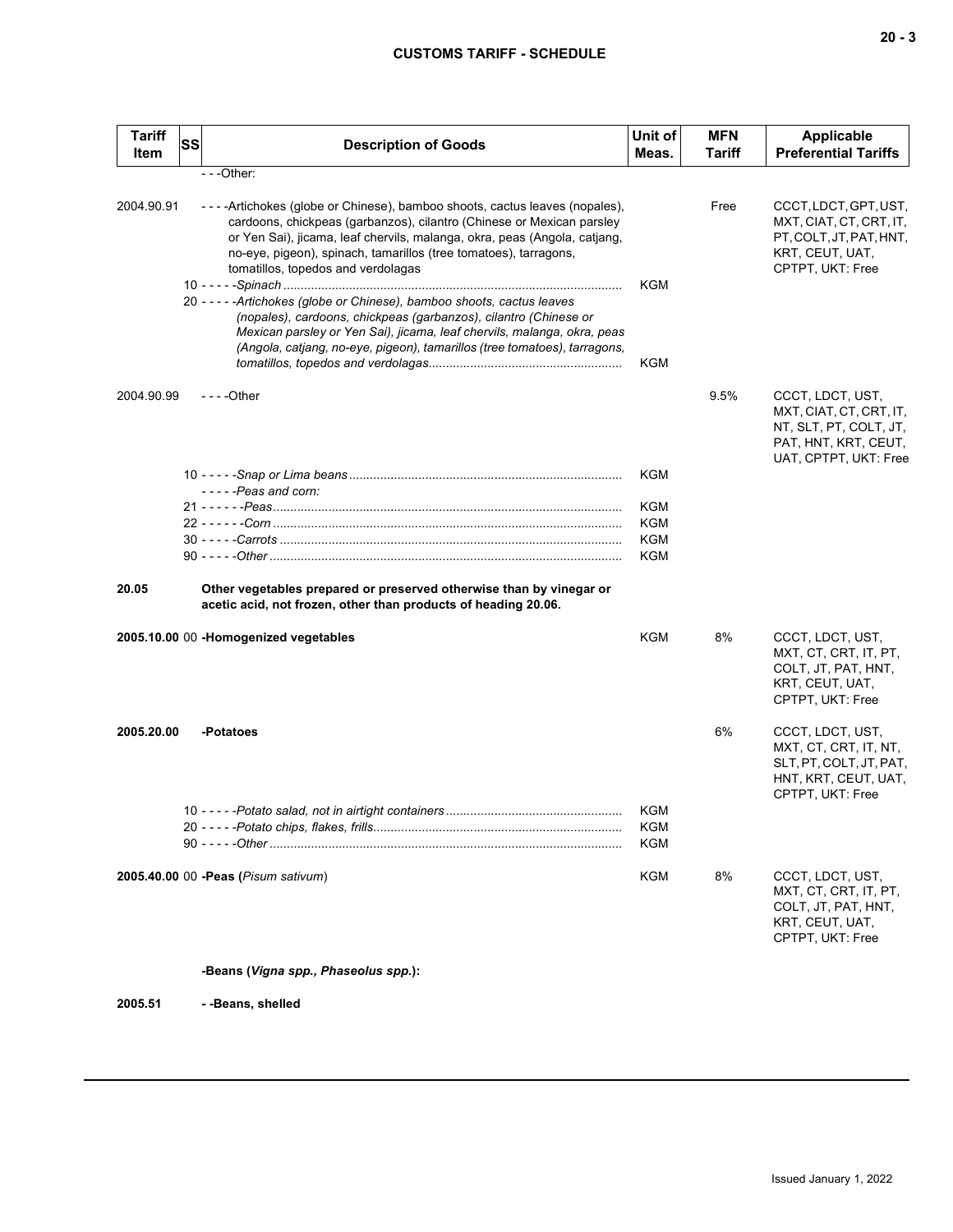| <b>Tariff</b><br>Item | SS<br><b>Description of Goods</b>                                                               | Unit of<br>Meas.         | <b>MFN</b><br><b>Tariff</b> | <b>Applicable</b><br><b>Preferential Tariffs</b>                                                                         |
|-----------------------|-------------------------------------------------------------------------------------------------|--------------------------|-----------------------------|--------------------------------------------------------------------------------------------------------------------------|
|                       | 2005.51.10 00 - - - Red bean paste for use in the manufacture of food products                  | <b>KGM</b>               | Free                        | CCCT, LDCT, GPT, UST,<br>MXT, CIAT, CT, CRT, IT,<br>PT.COLT.JT.PAT.HNT.<br>KRT, CEUT, UAT,<br>CPTPT, UKT: Free           |
| 2005.51.90            | ---Other                                                                                        |                          | 8%                          | CCCT, LDCT, UST,<br>MXT, CT, CRT, IT, PT,<br>COLT, JT, PAT, HNT,<br>KRT, CEUT, UAT,<br>CPTPT, UKT: Free                  |
|                       | -----Put up for retail sale:                                                                    |                          |                             |                                                                                                                          |
|                       |                                                                                                 | <b>KGM</b>               |                             |                                                                                                                          |
|                       |                                                                                                 | <b>KGM</b><br><b>KGM</b> |                             |                                                                                                                          |
|                       |                                                                                                 |                          |                             |                                                                                                                          |
|                       | 2005.59.00 00 - - Other                                                                         | <b>KGM</b>               | 8%                          | CCCT, LDCT, UST,<br>MXT, CT, CRT, IT, PT,<br>COLT, JT, PAT, HNT,<br>KRT, CEUT, UAT,<br>CPTPT, UKT: Free                  |
|                       | 2005.60.00 00 -Asparagus                                                                        | KGM                      | 14%                         | CCCT, LDCT, UST,<br>MXT, CT, CRT, IT, PT,<br>COLT, JT, PAT, HNT,<br>KRT, CEUT, UAT,<br>CPTPT, UKT: Free                  |
| 2005.70               | -Olives                                                                                         |                          |                             |                                                                                                                          |
|                       | 2005.70.10 00 - - - Olives sulphured or in brine but not in glass jars;<br>Ripe olives in brine | KGM                      | Free                        | CCCT, LDCT, GPT, UST,<br>MXT, CIAT, CT, CRT, IT,<br>PT, COLT, JT, PAT, HNT,<br>KRT, CEUT, UAT,<br>CPTPT, UKT: Free       |
|                       | 2005.70.90 00 - - - Other                                                                       | KGM                      | 8%                          | CCCT, LDCT, UST,<br>MXT, CIAT, CT, CRT, IT,<br>PT, COLT, JT, PAT, HNT,<br>KRT, CEUT, UAT,<br>CPTPT, UKT: Free<br>GPT: 5% |
|                       | 2005.80.00 00 -Sweet corn (Zea mays var. saccharata)                                            | KGM                      | 10.5%                       | CCCT, LDCT, UST,<br>MXT, CT, CRT, IT, NT,<br>SLT, PT, COLT, JT, PAT,<br>HNT, KRT, CEUT, UAT,<br>CPTPT, UKT: Free         |
|                       | -Other vegetables and mixtures of vegetables:                                                   |                          |                             |                                                                                                                          |
|                       |                                                                                                 |                          |                             |                                                                                                                          |
|                       | 2005.91.00 00 - - Bamboo shoots                                                                 | KGM                      | Free                        | CCCT, LDCT, GPT, UST,<br>MXT, CIAT, CT, CRT, PT,<br>COLT, JT, PAT, HNT,<br>KRT, CEUT, UAT,<br>CPTPT, UKT: Free           |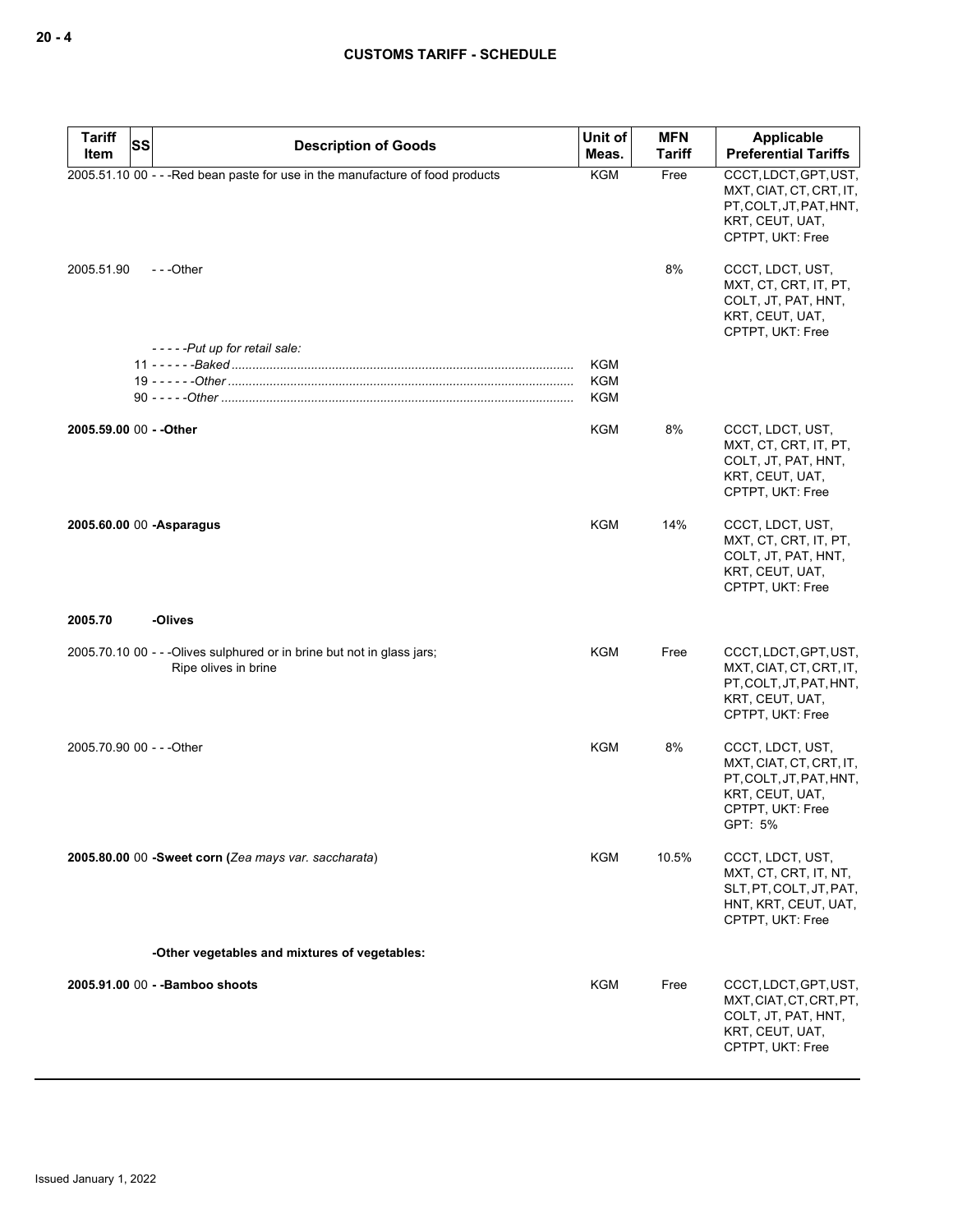| <b>Tariff</b><br>Item       | <b>SS</b> | <b>Description of Goods</b>                                                                                                                                                                                                                                                                                                                                                 | Unit of<br>Meas. | <b>MFN</b><br>Tariff | Applicable<br><b>Preferential Tariffs</b>                                                                      |
|-----------------------------|-----------|-----------------------------------------------------------------------------------------------------------------------------------------------------------------------------------------------------------------------------------------------------------------------------------------------------------------------------------------------------------------------------|------------------|----------------------|----------------------------------------------------------------------------------------------------------------|
| 2005.99                     |           | --Other                                                                                                                                                                                                                                                                                                                                                                     |                  |                      |                                                                                                                |
|                             |           | - - -Carrots:                                                                                                                                                                                                                                                                                                                                                               |                  |                      |                                                                                                                |
|                             |           |                                                                                                                                                                                                                                                                                                                                                                             |                  |                      |                                                                                                                |
|                             |           | 2005.99.11 00 - - - - Baby carrots (of a length not exceeding 11 cm), in cans or glass jars                                                                                                                                                                                                                                                                                 | KGM              | 14.5%                | CCCT, LDCT, UST,<br>MXT, CIAT, CT, CRT, PT,<br>COLT, JT, PAT, HNT,<br>KRT, CEUT, UAT,<br>CPTPT, UKT: Free      |
| 2005.99.19 00 - - - - Other |           |                                                                                                                                                                                                                                                                                                                                                                             | KGM              | 8%                   | CCCT, LDCT, UST,<br>MXT, CIAT, CT, CRT, PT,<br>COLT, JT, PAT, HNT,<br>KRT, CEUT, UAT,<br>CPTPT, UKT: Free      |
| 2005.99.20                  |           | ---Artichokes (globe or Chinese), cactus leaves (nopales), cardoons,<br>chickpeas (garbanzos), cilantro (Chinese or Mexican parsley or Yen Sai),<br>jicama, leaf chervils, malanga, okra, peas (Angola, catjang, no-eye,<br>pigeon), spinach, tamarillos (tree tomatoes), tarragons, tomatillos,<br>topedos, verdolagas and water chestnuts<br>-----Put up for retail sale: |                  | Free                 | CCCT, LDCT, GPT, UST,<br>MXT, CIAT, CT, CRT, PT,<br>COLT, JT, PAT, HNT,<br>KRT, CEUT, UAT,<br>CPTPT, UKT: Free |
|                             |           |                                                                                                                                                                                                                                                                                                                                                                             | <b>KGM</b>       |                      |                                                                                                                |
|                             |           |                                                                                                                                                                                                                                                                                                                                                                             | <b>KGM</b>       |                      |                                                                                                                |
|                             |           |                                                                                                                                                                                                                                                                                                                                                                             | KGM              |                      |                                                                                                                |
|                             |           | - - - - - Other:                                                                                                                                                                                                                                                                                                                                                            |                  |                      |                                                                                                                |
|                             |           |                                                                                                                                                                                                                                                                                                                                                                             | <b>KGM</b>       |                      |                                                                                                                |
|                             |           |                                                                                                                                                                                                                                                                                                                                                                             | <b>KGM</b>       |                      |                                                                                                                |
| 2005.99.90                  |           | ---Other                                                                                                                                                                                                                                                                                                                                                                    |                  | 8%                   | CCCT, LDCT, UST,<br>MXT, CIAT, CT, CRT, IT,<br>PT, COLT, JT, PAT, HNT,<br>KRT, CEUT, UAT,<br>CPTPT, UKT: Free  |
|                             |           | -----Put up for retail sale:                                                                                                                                                                                                                                                                                                                                                |                  |                      |                                                                                                                |
|                             |           |                                                                                                                                                                                                                                                                                                                                                                             | <b>KGM</b>       |                      |                                                                                                                |
|                             |           |                                                                                                                                                                                                                                                                                                                                                                             | <b>KGM</b>       |                      |                                                                                                                |
|                             |           |                                                                                                                                                                                                                                                                                                                                                                             | KGM              |                      |                                                                                                                |
|                             |           |                                                                                                                                                                                                                                                                                                                                                                             | KGM<br>KGM       |                      |                                                                                                                |
|                             |           |                                                                                                                                                                                                                                                                                                                                                                             | KGM              |                      |                                                                                                                |
|                             |           |                                                                                                                                                                                                                                                                                                                                                                             | KGM              |                      |                                                                                                                |
|                             |           |                                                                                                                                                                                                                                                                                                                                                                             | <b>KGM</b>       |                      |                                                                                                                |
|                             |           | $---Other:$                                                                                                                                                                                                                                                                                                                                                                 |                  |                      |                                                                                                                |
|                             |           |                                                                                                                                                                                                                                                                                                                                                                             | KGM              |                      |                                                                                                                |
|                             |           |                                                                                                                                                                                                                                                                                                                                                                             | KGM              |                      |                                                                                                                |
|                             |           |                                                                                                                                                                                                                                                                                                                                                                             | KGM              |                      |                                                                                                                |
| 2006.00                     |           | Vegetables, fruit, nuts, fruit-peel and other parts of plants, preserved by<br>sugar (drained, glacé or crystallised).                                                                                                                                                                                                                                                      |                  |                      |                                                                                                                |
| 2006.00.10                  |           | - - -Fruit;<br>Fruit-peel                                                                                                                                                                                                                                                                                                                                                   |                  | 9.5%                 | CCCT, LDCT, UST,<br>MXT, CIAT, CT, CRT, PT,<br>COLT, JT, PAT, HNT,<br>KRT, CEUT, UAT,<br>CPTPT, UKT: Free      |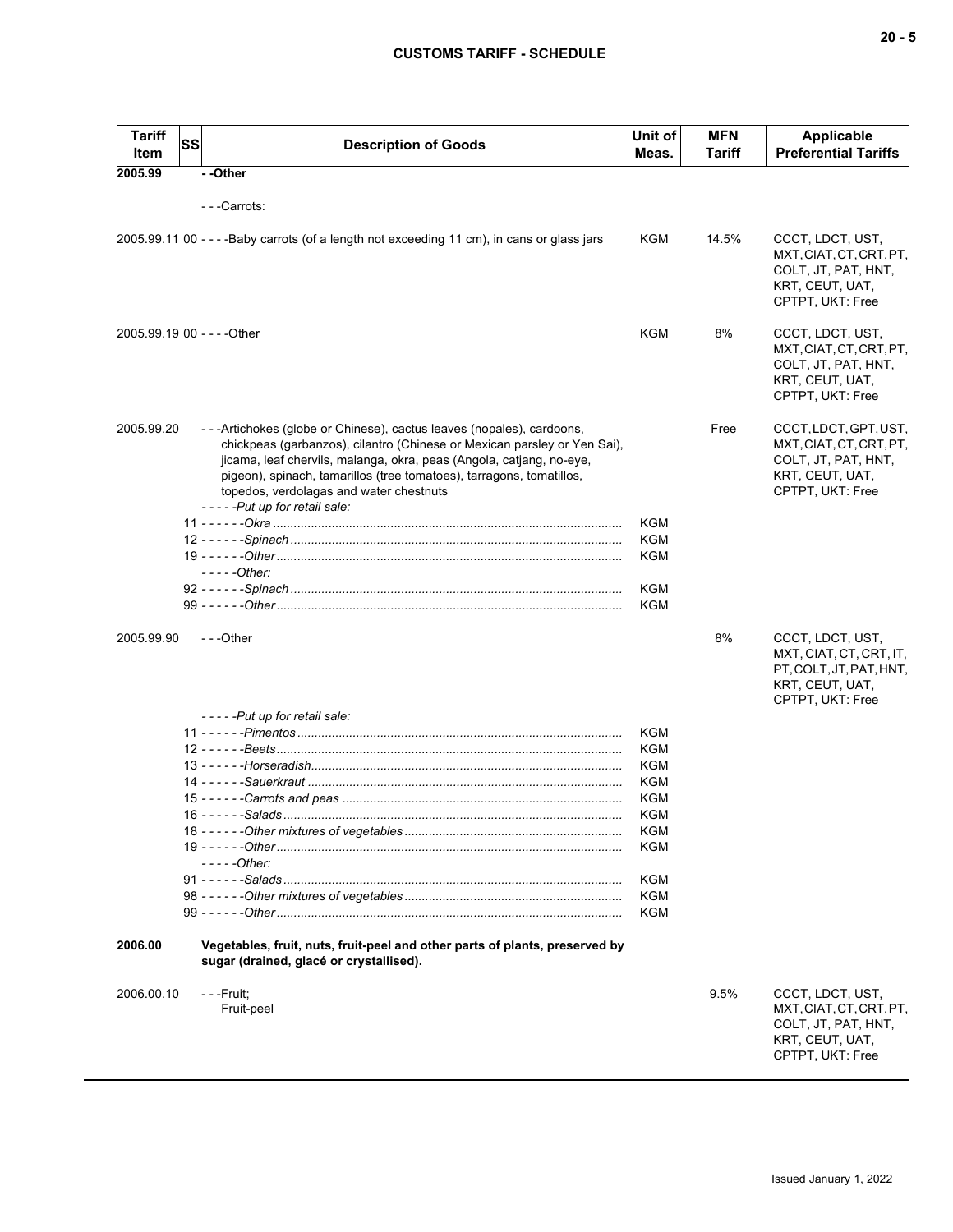| <b>Tariff</b><br>Item     | ssl | <b>Description of Goods</b>                                                                                                                                               | Unit of<br>Meas.                              | <b>MFN</b><br>Tariff | Applicable<br><b>Preferential Tariffs</b>                                                                                                    |
|---------------------------|-----|---------------------------------------------------------------------------------------------------------------------------------------------------------------------------|-----------------------------------------------|----------------------|----------------------------------------------------------------------------------------------------------------------------------------------|
|                           |     | $---$ Cherries:                                                                                                                                                           | <b>KGM</b><br><b>KGM</b><br><b>KGM</b>        |                      |                                                                                                                                              |
| 2006.00.20 00 - - - Nuts  |     |                                                                                                                                                                           | <b>KGM</b>                                    | 6%                   | CCCT, LDCT, GPT, UST,<br>MXT, CIAT, CT, CRT, PT,<br>COLT, JT, PAT, HNT,<br>KRT, CEUT, UAT,<br>CPTPT, UKT: Free                               |
| 2006.00.90 00 - - - Other |     |                                                                                                                                                                           | <b>KGM</b>                                    | Free                 | CCCT, LDCT, GPT, UST,<br>MXT, CIAT, CT, CRT, IT,<br>NT, SLT, PT, COLT, JT,<br>PAT, HNT, KRT, CEUT,<br>UAT, CPTPT, UKT: Free                  |
| 20.07                     |     | Jams, fruit jellies, marmalades, fruit or nut purée and fruit or nut pastes,<br>obtained by cooking, whether or not containing added sugar or other<br>sweetening matter. |                                               |                      |                                                                                                                                              |
|                           |     | 2007.10.00 00 -Homogenized preparations                                                                                                                                   | <b>KGM</b>                                    | 6.5%                 | CCCT, LDCT, UST,<br>MXT, CIAT, CT, CRT, IT,<br>NT, SLT, PT, COLT, JT,<br>PAT, HNT, KRT, CEUT,<br>UAT, CPTPT, UKT: Free                       |
|                           |     | -Other:                                                                                                                                                                   |                                               |                      |                                                                                                                                              |
| 2007.91.00                |     | - -Citrus fruit                                                                                                                                                           |                                               | 8.5%                 | CCCT, LDCT, UST,<br>MXT, CIAT, CT, CRT, IT,<br>NT, SLT, PT, COLT, JT,<br>PAT, HNT, KRT, CEUT,<br>UAT, CPTPT, UKT: Free<br>AUT: 6%<br>NZT: 6% |
|                           |     | -----Put up for retail sale:                                                                                                                                              |                                               |                      |                                                                                                                                              |
|                           |     |                                                                                                                                                                           | <b>KGM</b><br><b>KGM</b><br>KGM<br><b>KGM</b> |                      |                                                                                                                                              |
| 2007.99                   |     | - -Other                                                                                                                                                                  |                                               |                      |                                                                                                                                              |
|                           |     | 2007.99.10 00 - - - Strawberry jam                                                                                                                                        | <b>KGM</b>                                    | 12.5%                | CCCT, LDCT, UST,<br>MXT, CIAT, CT, CRT, IT,<br>NT, SLT, PT, COLT, JT,<br>PAT, HNT, KRT, CEUT,<br>UAT, CPTPT, UKT: Free                       |
|                           |     | 2007.99.20 00 - - - Banana purée                                                                                                                                          | KGM                                           | Free                 | CCCT, LDCT, GPT, UST,<br>MXT, CIAT, CT, CRT, IT,<br>NT, SLT, PT, COLT, JT,<br>PAT, HNT, KRT, CEUT,<br>UAT, CPTPT, UKT: Free                  |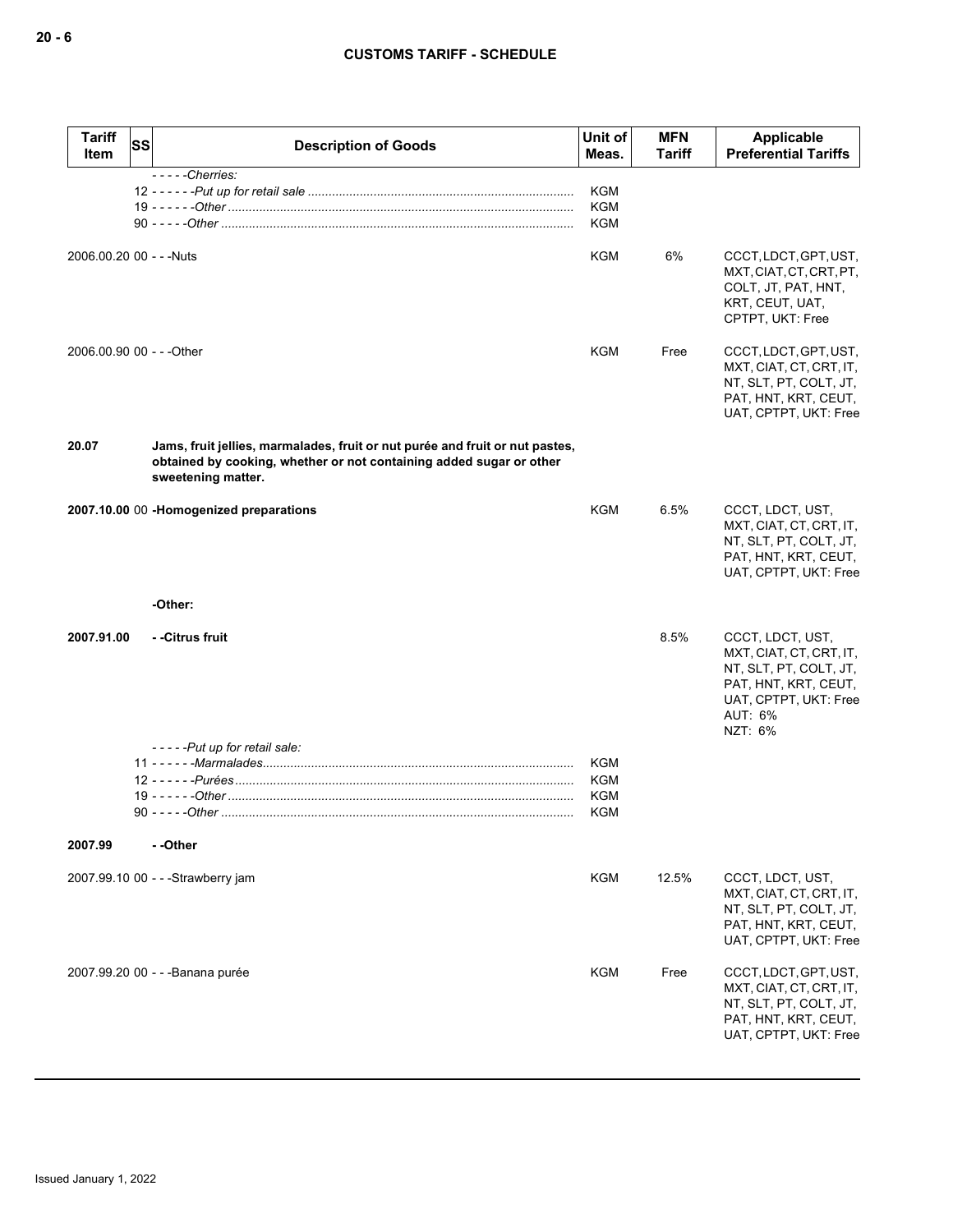| Tariff<br>Item            | <b>SS</b> | <b>Description of Goods</b>                                                                                                    | Unit of<br>Meas. | <b>MFN</b><br>Tariff | <b>Applicable</b><br><b>Preferential Tariffs</b>                                                                                             |
|---------------------------|-----------|--------------------------------------------------------------------------------------------------------------------------------|------------------|----------------------|----------------------------------------------------------------------------------------------------------------------------------------------|
| 2007.99.90                |           | $- -$ Other                                                                                                                    |                  | 8.5%                 | CCCT, LDCT, UST,<br>MXT, CIAT, CT, CRT, IT,<br>NT, SLT, PT, COLT, JT,<br>PAT, HNT, KRT, CEUT,<br>UAT, CPTPT, UKT: Free<br>AUT: 6%<br>NZT: 6% |
|                           |           | -----Put up for retail sale:                                                                                                   |                  |                      |                                                                                                                                              |
|                           |           |                                                                                                                                | KGM<br>KGM       |                      |                                                                                                                                              |
|                           |           |                                                                                                                                | KGM              |                      |                                                                                                                                              |
|                           |           |                                                                                                                                | KGM              |                      |                                                                                                                                              |
|                           |           |                                                                                                                                | KGM              |                      |                                                                                                                                              |
|                           |           |                                                                                                                                | KGM              |                      |                                                                                                                                              |
|                           |           | $---Other:$                                                                                                                    |                  |                      |                                                                                                                                              |
|                           |           |                                                                                                                                | KGM              |                      |                                                                                                                                              |
|                           |           |                                                                                                                                | KGM              |                      |                                                                                                                                              |
|                           |           |                                                                                                                                | <b>KGM</b>       |                      |                                                                                                                                              |
| 20.08                     |           | Fruit, nuts and other edible parts of plants, otherwise prepared or                                                            |                  |                      |                                                                                                                                              |
|                           |           | preserved, whether or not containing added sugar or other sweetening<br>matter or spirit, not elsewhere specified or included. |                  |                      |                                                                                                                                              |
|                           |           | -Nuts, ground-nuts and other seeds, whether or not mixed together:                                                             |                  |                      |                                                                                                                                              |
| 2008.11                   |           | - -Ground-nuts                                                                                                                 |                  |                      |                                                                                                                                              |
|                           |           | 2008.11.10 00 - - - Peanut butter                                                                                              | KGM              | Free                 | CCCT, LDCT, GPT, UST,<br>MXT, CIAT, CT, CRT, IT,<br>NT, SLT, PT, COLT, JT,<br>PAT, HNT, KRT, CEUT,<br>UAT, CPTPT, UKT: Free                  |
| 2008.11.90 00 - - - Other |           |                                                                                                                                | KGM              | 6%                   | CCCT, LDCT, GPT, UST,<br>MXT, CIAT, CT, CRT, IT,<br>NT, SLT, PT, COLT, JT,<br>PAT, HNT, KRT, CEUT,<br>UAT, CPTPT, UKT: Free                  |
| 2008.19                   |           | - - Other, including mixtures                                                                                                  |                  |                      |                                                                                                                                              |
| 2008.19.10                |           | - - - Almonds and pistachio nuts                                                                                               |                  | Free                 | CCCT, LDCT, GPT, UST,<br>MXT, CIAT, CT, CRT, IT,<br>PT, COLT, JT, PAT, HNT,<br>KRT, CEUT, UAT,<br>CPTPT, UKT: Free                           |
|                           |           |                                                                                                                                |                  |                      |                                                                                                                                              |
|                           |           |                                                                                                                                | KGM              |                      |                                                                                                                                              |
|                           |           |                                                                                                                                | KGM              |                      |                                                                                                                                              |
| 2008.19.90                |           | ---Other                                                                                                                       |                  | 6%                   | CCCT, LDCT, GPT, UST,<br>MXT, CIAT, CT, CRT, IT,<br>PT, COLT, JT, PAT, HNT,<br>KRT, CEUT, UAT,<br>CPTPT, UKT: Free                           |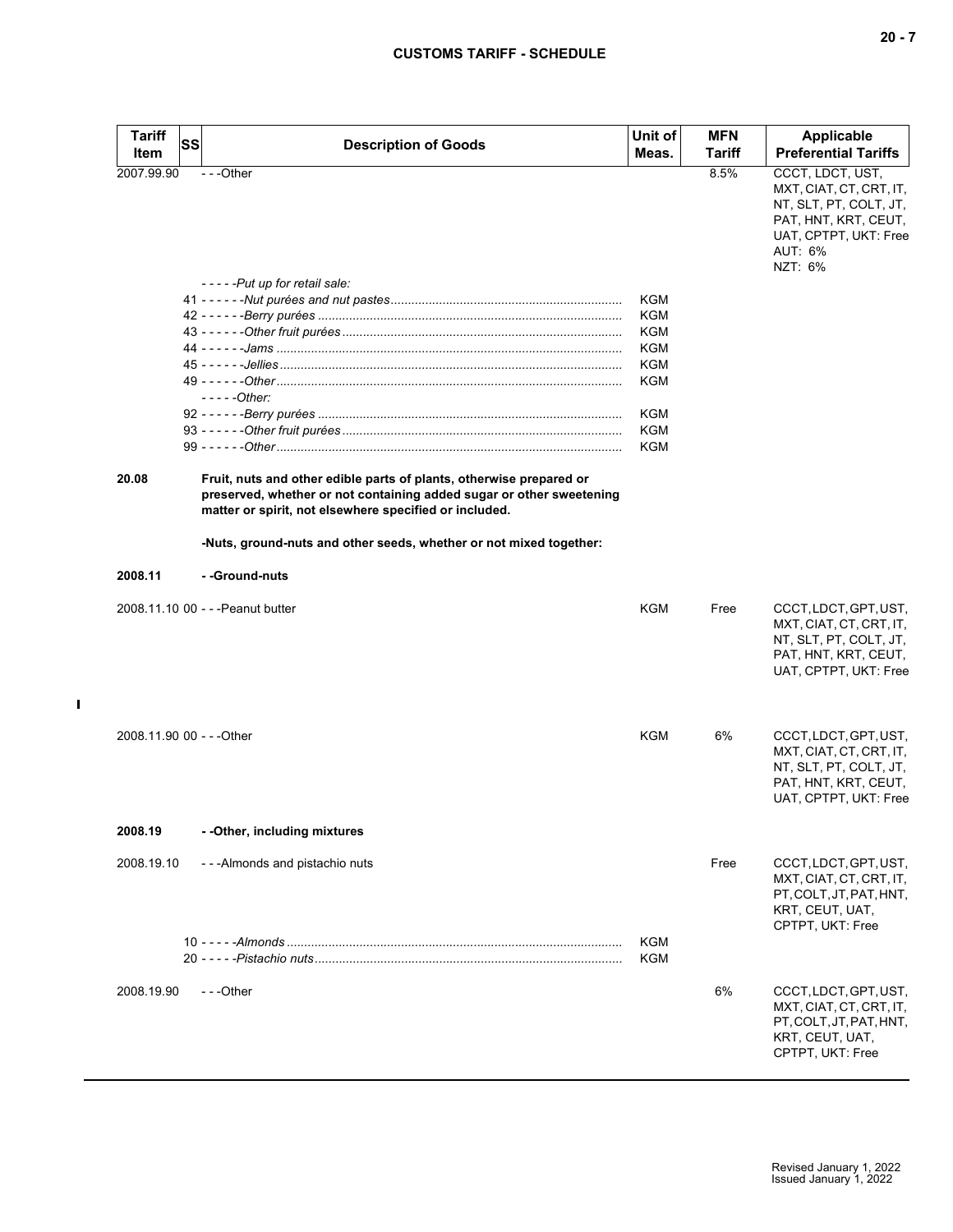## **CUSTOMS TARIFF - SCHEDULE**

| <b>Tariff</b><br>SS<br>Item | <b>Description of Goods</b>                                              | Unit of<br>Meas.                                     | <b>MFN</b><br><b>Tariff</b> | Applicable<br><b>Preferential Tariffs</b>                                                                          |
|-----------------------------|--------------------------------------------------------------------------|------------------------------------------------------|-----------------------------|--------------------------------------------------------------------------------------------------------------------|
|                             | 80 - - - - - Mixtures of two or more kinds of nuts, ground-nuts or seeds | <b>KGM</b><br><b>KGM</b><br><b>KGM</b><br><b>KGM</b> |                             |                                                                                                                    |
| 2008.20.00 00 - Pineapples  |                                                                          | <b>KGM</b>                                           | Free                        | CCCT, LDCT, GPT, UST,<br>MXT, CIAT, CT, CRT, IT,<br>PT, COLT, JT, PAT, HNT,<br>KRT, CEUT, UAT,<br>CPTPT, UKT: Free |
| 2008.30.00                  | -Citrus fruit                                                            |                                                      | Free                        | CCCT, LDCT, GPT, UST,<br>MXT, CIAT, CT, CRT, IT,<br>PT, COLT, JT, PAT, HNT,<br>KRT, CEUT, UAT,<br>CPTPT, UKT: Free |
|                             |                                                                          | <b>KGM</b><br><b>KGM</b>                             |                             |                                                                                                                    |
| 2008.40                     | -Pears                                                                   |                                                      |                             |                                                                                                                    |
| 2008.40.10 00 - - - Pulp    |                                                                          | KGM                                                  | 6%                          | CCCT, LDCT, UST,<br>MXT, CT, CRT, IT, PT,<br>COLT, JT, PAT, HNT,<br>KRT, CEUT, UAT,<br>CPTPT, UKT: Free            |
| 2008.40.20 00 - - - Chips   |                                                                          | <b>KGM</b>                                           | 9.5%                        | CCCT, LDCT, UST,<br>MXT, CIAT, CT, CRT, IT,<br>PT, COLT, JT, PAT, HNT,<br>KRT, CEUT, UAT,<br>CPTPT, UKT: Free      |
| 2008.40.90 00 - - - Other   |                                                                          | <b>KGM</b>                                           | 9.5%                        | CCCT, LDCT, UST,<br>MXT, CT, CRT, IT, PT,<br>COLT, JT, PAT, HNT,<br>KRT, CEUT, UAT,<br>CPTPT, UKT: Free            |
| 2008.50                     | -Apricots                                                                |                                                      |                             |                                                                                                                    |
| 2008.50.10 00 - - - Pulp    |                                                                          | <b>KGM</b>                                           | 6%                          | CCCT, LDCT, UST,<br>MXT, CT, CRT, IT, PT,<br>COLT, JT, PAT, HNT,<br>KRT, CEUT, UAT,<br>CPTPT, UKT: Free            |
| 2008.50.90 00 - - - Other   |                                                                          | <b>KGM</b>                                           | 9.5%                        | CCCT, LDCT, UST,<br>MXT, CT, CRT, IT, PT,<br>COLT, JT, PAT, HNT,<br>KRT, CEUT, UAT,<br>CPTPT, UKT: Free            |
| 2008.60                     | -Cherries                                                                |                                                      |                             |                                                                                                                    |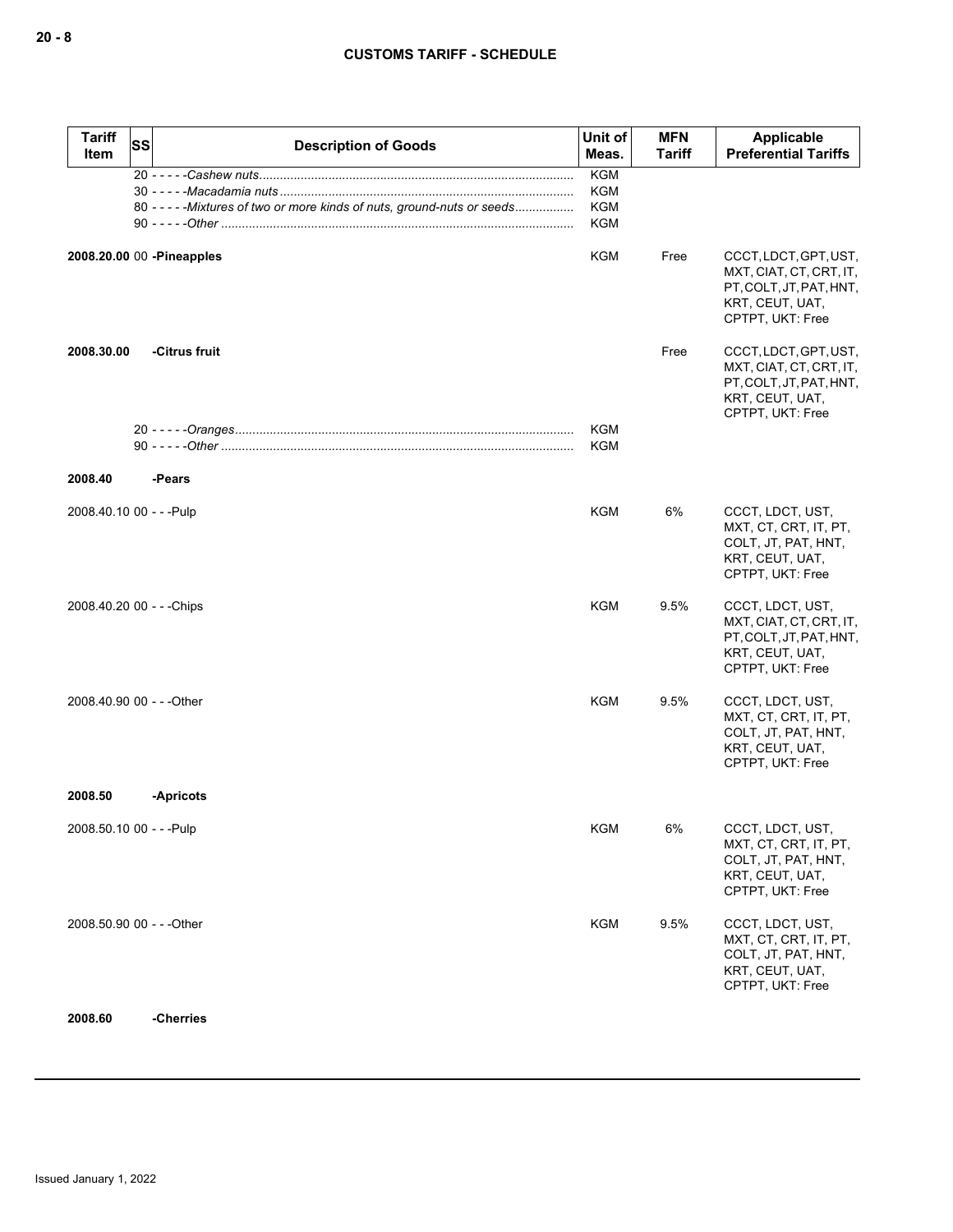| <b>Tariff</b> | <b>SS</b><br><b>Description of Goods</b>                                                                                                                                                                                                                                                                                    | Unit of           | <b>MFN</b>    | <b>Applicable</b>                                                                                                           |
|---------------|-----------------------------------------------------------------------------------------------------------------------------------------------------------------------------------------------------------------------------------------------------------------------------------------------------------------------------|-------------------|---------------|-----------------------------------------------------------------------------------------------------------------------------|
| Item          |                                                                                                                                                                                                                                                                                                                             | Meas.             | <b>Tariff</b> | <b>Preferential Tariffs</b>                                                                                                 |
|               | 2008.60.10 00 - - - Pulp                                                                                                                                                                                                                                                                                                    | <b>KGM</b>        | 6%            | CCCT, LDCT, UST,<br>MXT, CT, CRT, IT, PT,<br>COLT, JT, PAT, HNT,<br>KRT, CEUT, UAT,<br>CPTPT, UKT: Free                     |
|               | 2008.60.90 00 - - - Other                                                                                                                                                                                                                                                                                                   | KGM               | 12.5%         | CCCT, LDCT, UST,<br>MXT, CT, CRT, IT, PT,<br>COLT, JT, PAT, HNT,<br>KRT, CEUT, UAT,<br>CPTPT, UKT: Free                     |
| 2008.70       | -Peaches, including nectarines                                                                                                                                                                                                                                                                                              |                   |               |                                                                                                                             |
|               | 2008.70.10 00 - - - Pulp                                                                                                                                                                                                                                                                                                    | KGM               | 6%            | CCCT, LDCT, UST,<br>MXT, CT, CRT, IT, PT,<br>COLT, JT, PAT, HNT,<br>KRT, CEUT, UAT,<br>CPTPT, UKT: Free                     |
|               | 2008.70.90 00 - - - Other                                                                                                                                                                                                                                                                                                   | KGM               | 8%            | CCCT, LDCT, UST,<br>MXT, CT, CRT, IT, PT,<br>COLT, JT, PAT, HNT,<br>KRT, CEUT, UAT,<br>CPTPT, UKT: Free                     |
|               | 2008.80.00 00 - Strawberries                                                                                                                                                                                                                                                                                                | KGM               | 8.5%          | CCCT, LDCT, UST,<br>MXT, CT, CRT, IT, PT,<br>COLT, JT, PAT, HNT,<br>KRT, CEUT, UAT,<br>CPTPT, UKT: Free                     |
|               | -Other, including mixtures other than those of subheading 2008.19:                                                                                                                                                                                                                                                          |                   |               |                                                                                                                             |
|               | 2008.91.00 00 - - Palm hearts                                                                                                                                                                                                                                                                                               | KGM               | Free          | CCCT, LDCT, GPT, UST,<br>MXT, CIAT, CT, CRT, IT,<br>NT, SLT, PT, COLT, JT,<br>PAT, HNT, KRT, CEUT,<br>UAT, CPTPT, UKT: Free |
| 2008.93.00    | - -Cranberries (Vaccinium macrocarpon, Vaccinium oxycoccos);<br>lingonberries (Vaccinium vitis-idaea)                                                                                                                                                                                                                       |                   | 6%            | CCCT, LDCT, UST,<br>MXT, CT, CRT, IT, NT,<br>SLT, PT, COLT, JT, PAT,<br>HNT, KRT, CEUT, UAT,<br>CPTPT, UKT: Free            |
|               |                                                                                                                                                                                                                                                                                                                             | <b>KGM</b><br>KGM |               |                                                                                                                             |
| 2008.97       | - -Mixtures                                                                                                                                                                                                                                                                                                                 |                   |               |                                                                                                                             |
|               | 2008.97.10 00 - - -Consisting of two or more of akalas, akees, anchovy pears, apple-pears,<br>avocados, bananas, bread fruit, carambolas, chayotes, cherimoyas<br>(Jamaica apples), citrus fruit, dasheens (taros), dates, durians, feijoas,<br>figs, fu quas (balsam pears), genipes, ginger, guavas, imbus, jujubes, kiwi | KGM               | Free          | CCCT, LDCT, GPT, UST,<br>MXT, CIAT, CT, CRT, IT,<br>PT, COLT, JT, PAT, HNT,<br>KRT, CEUT, UAT,<br>CPTPT, UKT: Free          |

 $\blacksquare$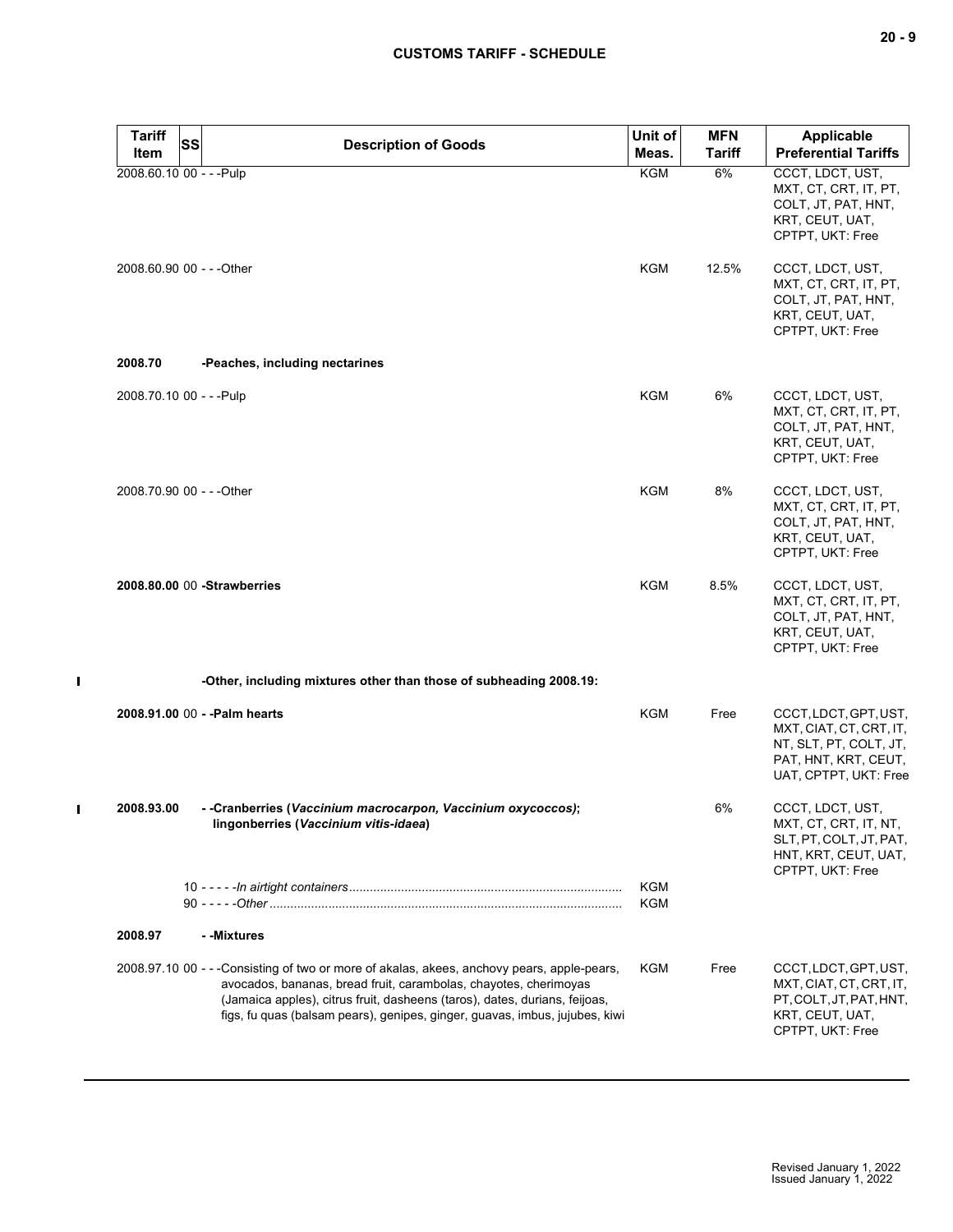| <b>Tariff</b><br>Item      | <b>SS</b> | <b>Description of Goods</b>                                                                                                                                                                                                                                                                                                                                                                                                                                                                                                                                                                                                                                                                                                                                                                                             | Unit of<br>Meas.  | <b>MFN</b><br><b>Tariff</b> | <b>Applicable</b><br><b>Preferential Tariffs</b>                                                                       |
|----------------------------|-----------|-------------------------------------------------------------------------------------------------------------------------------------------------------------------------------------------------------------------------------------------------------------------------------------------------------------------------------------------------------------------------------------------------------------------------------------------------------------------------------------------------------------------------------------------------------------------------------------------------------------------------------------------------------------------------------------------------------------------------------------------------------------------------------------------------------------------------|-------------------|-----------------------------|------------------------------------------------------------------------------------------------------------------------|
| 2008.97.10 00<br>continued |           | fruit, lady apples, litchis (lychees), loquats, magueys, mammees<br>(mammeas), mangoes, mangosteens, manioc (cassava or yucca root),<br>papaws (papayas), passion fruit, pawpaws, persimmons, pineapples,<br>plantains, plumcots, prickly pears, pomegranates, quinces, rangpurs,<br>sapatas, star-apples, sweet potatoes, tamarinds, tangelos, uglifruit,<br>watermelons or yams                                                                                                                                                                                                                                                                                                                                                                                                                                       |                   |                             |                                                                                                                        |
| 2008.97.90 00 - - - Other  |           |                                                                                                                                                                                                                                                                                                                                                                                                                                                                                                                                                                                                                                                                                                                                                                                                                         | KGM               | 6%                          | CCCT, LDCT, UST,<br>MXT, CT, CRT, IT, PT,<br>COLT, JT, PAT, HNT,<br>KRT, CEUT, UAT,<br>CPTPT, UKT: Free                |
| 2008.99                    |           | - -Other                                                                                                                                                                                                                                                                                                                                                                                                                                                                                                                                                                                                                                                                                                                                                                                                                |                   |                             |                                                                                                                        |
|                            |           | 2008.99.10 00 - - - Apple chips                                                                                                                                                                                                                                                                                                                                                                                                                                                                                                                                                                                                                                                                                                                                                                                         | KGM               | 4%                          | CCCT, LDCT, UST,<br>MXT, CIAT, CT, CRT, IT,<br>PT, COLT, JT, PAT, HNT,<br>KRT, CEUT, UAT,<br>CPTPT, UKT: Free          |
| 2008.99.20                 |           | ---Apples, other than pulp                                                                                                                                                                                                                                                                                                                                                                                                                                                                                                                                                                                                                                                                                                                                                                                              |                   | 4%                          | CCCT, LDCT, UST,<br>MXT, CT, CRT, IT, PT,<br>COLT, JT, PAT, HNT,<br>KRT, CEUT, UAT,<br>CPTPT, UKT: Free                |
|                            |           | -----Put up for retail sale:                                                                                                                                                                                                                                                                                                                                                                                                                                                                                                                                                                                                                                                                                                                                                                                            |                   |                             |                                                                                                                        |
|                            |           |                                                                                                                                                                                                                                                                                                                                                                                                                                                                                                                                                                                                                                                                                                                                                                                                                         | <b>KGM</b><br>KGM |                             |                                                                                                                        |
|                            |           |                                                                                                                                                                                                                                                                                                                                                                                                                                                                                                                                                                                                                                                                                                                                                                                                                         | <b>KGM</b>        |                             |                                                                                                                        |
|                            |           | 2008.99.30 00 - - - Akalas, akees, anchovy pears, apple-pears, avocados, bananas, banana<br>chips (thin banana slices fried or otherwise prepared whether or not<br>salted, sweetened or otherwise flavoured), bread fruit, carambolas,<br>chayotes, cherimoyas (Jamaica apples), dasheens (taros), dates, durians,<br>feijoas, figs, fu quas (balsam pears), genipes, ginger, guavas, imbus,<br>jujubes, kiwi fruit, lady apples, litchis (lychees), loquats, magueys,<br>mammees (mammeas), mangoes, mangosteens, manioc (cassava or<br>yucca root) papaws (papayas), passion fruit, pawpaws, persimmons,<br>plantains, plumcots, prickly pears, pomegranates, quinces, raisins,<br>rangpurs, sapatas, star-apples, sweet potatoes, tamarinds, tangelos,<br>Thompson seedless grapes, uglifruit, watermelons and yams | KGM               | Free                        | CCCT, LDCT, GPT, UST,<br>MXT, CIAT, CT, CRT, IT,<br>PT, COLT, JT, PAT, HNT,<br>KRT, CEUT, UAT,<br>CPTPT, UKT: Free     |
|                            |           | 2008.99.40 00 - - - Melons of the genus cucumis melo, cubes, in syrup                                                                                                                                                                                                                                                                                                                                                                                                                                                                                                                                                                                                                                                                                                                                                   | KGM               | 6%                          | CCCT, LDCT, UST,<br>MXT, CIAT, CT, CRT, IT,<br>PT.COLT.JT.PAT.HNT.<br>KRT, CEUT, UAT,<br>CPTPT, UKT: Free              |
| 2008.99.90                 |           | $- -$ Other                                                                                                                                                                                                                                                                                                                                                                                                                                                                                                                                                                                                                                                                                                                                                                                                             |                   | 6%                          | CCCT, LDCT, UST,<br>MXT, CIAT, CT, CRT, IT,<br>NT, SLT, PT, COLT, JT,<br>PAT, HNT, KRT, CEUT,<br>UAT, CPTPT, UKT: Free |
|                            |           |                                                                                                                                                                                                                                                                                                                                                                                                                                                                                                                                                                                                                                                                                                                                                                                                                         | KGM               |                             |                                                                                                                        |
|                            |           | -----Put up for retail sale:                                                                                                                                                                                                                                                                                                                                                                                                                                                                                                                                                                                                                                                                                                                                                                                            | KGM               |                             |                                                                                                                        |
|                            |           |                                                                                                                                                                                                                                                                                                                                                                                                                                                                                                                                                                                                                                                                                                                                                                                                                         |                   |                             |                                                                                                                        |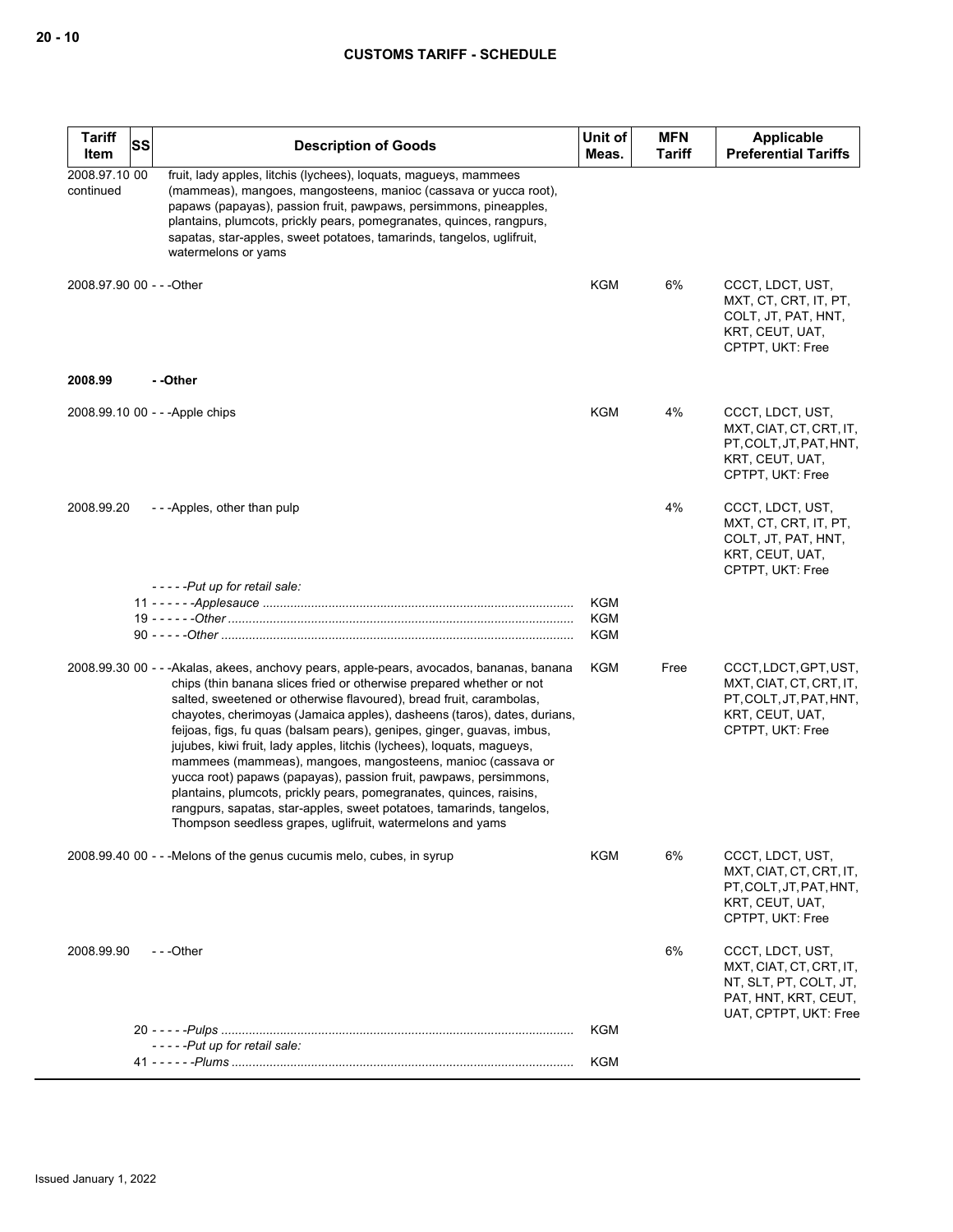# **CUSTOMS TARIFF - SCHEDULE**

| <b>Tariff</b><br>Item   | <b>SS</b> | <b>Description of Goods</b>                                                                                                                                                                             | Unit of<br>Meas.         | <b>MFN</b><br><b>Tariff</b> | <b>Applicable</b><br><b>Preferential Tariffs</b>                                                                        |
|-------------------------|-----------|---------------------------------------------------------------------------------------------------------------------------------------------------------------------------------------------------------|--------------------------|-----------------------------|-------------------------------------------------------------------------------------------------------------------------|
|                         |           |                                                                                                                                                                                                         | <b>KGM</b>               |                             |                                                                                                                         |
|                         |           |                                                                                                                                                                                                         | KGM                      |                             |                                                                                                                         |
|                         |           |                                                                                                                                                                                                         | KGM                      |                             |                                                                                                                         |
|                         |           | $---Other:$                                                                                                                                                                                             | <b>KGM</b>               |                             |                                                                                                                         |
|                         |           |                                                                                                                                                                                                         | <b>KGM</b>               |                             |                                                                                                                         |
|                         |           |                                                                                                                                                                                                         |                          |                             |                                                                                                                         |
| 20.09                   |           | Fruit or nut juices (including grape must and coconut water) and<br>vegetable juices, unfermented and not containing added spirit, whether<br>or not containing added sugar or other sweetening matter. |                          |                             |                                                                                                                         |
|                         |           | -Orange juice:                                                                                                                                                                                          |                          |                             |                                                                                                                         |
|                         |           |                                                                                                                                                                                                         |                          |                             |                                                                                                                         |
| 2009.11.00              |           | - -Frozen                                                                                                                                                                                               |                          | Free                        | CCCT, LDCT, GPT, UST,<br>MXT, CIAT, CT, CRT, IT,<br>SLT, PT, COLT, JT, PAT,<br>HNT, KRT, CEUT, UAT,<br>CPTPT, UKT: Free |
|                         |           |                                                                                                                                                                                                         | <b>LTR</b>               |                             |                                                                                                                         |
|                         |           |                                                                                                                                                                                                         | <b>LTR</b>               |                             |                                                                                                                         |
|                         |           |                                                                                                                                                                                                         |                          |                             |                                                                                                                         |
| 2009.12.00              |           | - -Not frozen, of a Brix value not exceeding 20                                                                                                                                                         |                          | Free                        | CCCT, LDCT, UST,<br>MXT, CIAT, CT, CRT, IT,<br>SLT, PT, COLT, JT, PAT,<br>HNT, KRT, CEUT, UAT,<br>CPTPT, UKT: Free      |
|                         |           |                                                                                                                                                                                                         | <b>LTR</b><br><b>LTR</b> |                             |                                                                                                                         |
| 2009.19.00 00 - - Other |           |                                                                                                                                                                                                         | <b>LTR</b>               | Free                        | CCCT, LDCT, GPT, UST,<br>MXT, CIAT, CT, CRT, IT,<br>SLT, PT, COLT, JT, PAT,<br>HNT, KRT, CEUT, UAT,<br>CPTPT, UKT: Free |
|                         |           | -Grapefruit juice; pomelo juice:                                                                                                                                                                        |                          |                             |                                                                                                                         |
|                         |           | 2009.21.00 00 - - Of a Brix value not exceeding 20                                                                                                                                                      | <b>LTR</b>               | Free                        | CCCT, LDCT, GPT, UST,<br>MXT, CIAT, CT, CRT, IT,<br>SLT, PT, COLT, JT, PAT,<br>HNT, KRT, CEUT, UAT,<br>CPTPT, UKT: Free |
| 2009.29.00 00 - - Other |           |                                                                                                                                                                                                         | <b>LTR</b>               | Free                        | CCCT, LDCT, GPT, UST,<br>MXT, CIAT, CT, CRT, IT,<br>SLT, PT, COLT, JT, PAT,<br>HNT, KRT, CEUT, UAT,<br>CPTPT, UKT: Free |
|                         |           |                                                                                                                                                                                                         |                          |                             |                                                                                                                         |

**-Juice of any other single citrus fruit:**

 $\mathbf I$ 

 $\mathbf I$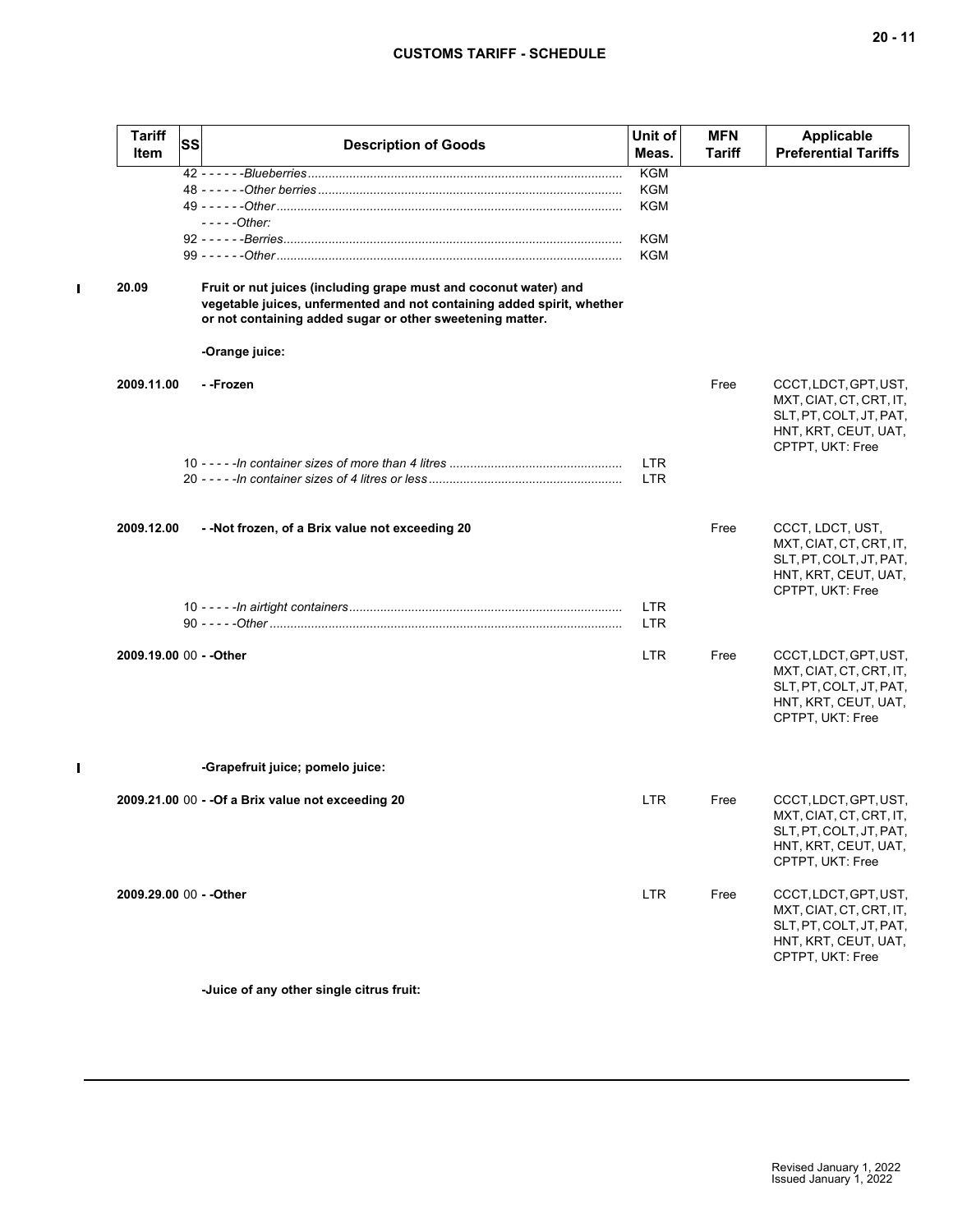| <b>Tariff</b><br><b>SS</b> | <b>Description of Goods</b>                        | Unit of                  | <b>MFN</b>    | <b>Applicable</b>                                                                                                       |
|----------------------------|----------------------------------------------------|--------------------------|---------------|-------------------------------------------------------------------------------------------------------------------------|
| Item                       |                                                    | Meas.                    | <b>Tariff</b> | <b>Preferential Tariffs</b>                                                                                             |
| 2009.31.00                 | - - Of a Brix value not exceeding 20               | <b>LTR</b><br><b>LTR</b> | Free          | CCCT, LDCT, GPT, UST,<br>MXT, CIAT, CT, CRT, IT,<br>SLT, PT, COLT, JT, PAT,<br>HNT, KRT, CEUT, UAT,<br>CPTPT, UKT: Free |
| 2009.39.00                 | - -Other<br>- - - - - Lemon:                       |                          | Free          | CCCT, LDCT, GPT, UST,<br>MXT, CIAT, CT, CRT, IT,<br>SLT, PT, COLT, JT, PAT,<br>HNT, KRT, CEUT, UAT,<br>CPTPT, UKT: Free |
|                            |                                                    | <b>LTR</b>               |               |                                                                                                                         |
|                            |                                                    | <b>LTR</b>               |               |                                                                                                                         |
|                            |                                                    | <b>LTR</b>               |               |                                                                                                                         |
|                            | -Pineapple juice:                                  |                          |               |                                                                                                                         |
|                            | 2009.41.00 00 - - Of a Brix value not exceeding 20 | <b>LTR</b>               | Free          | CCCT, LDCT, GPT, UST,<br>MXT, CIAT, CT, CRT, IT,<br>SLT, PT, COLT, JT, PAT,<br>HNT, KRT, CEUT, UAT,<br>CPTPT, UKT: Free |
| 2009.49.00 00 - - Other    |                                                    | LTR.                     | Free          | CCCT, LDCT, GPT, UST,<br>MXT, CIAT, CT, CRT, IT,<br>SLT, PT, COLT, JT, PAT,<br>HNT, KRT, CEUT, UAT,<br>CPTPT, UKT: Free |
|                            | 2009.50.00 00 -Tomato juice                        | <b>LTR</b>               | 12.5%         | CCCT, LDCT, UST,<br>MXT, CIAT, CT, CRT, IT,<br>SLT, PT, COLT, JT, PAT,<br>HNT, KRT, CEUT, UAT,<br>CPTPT, UKT: Free      |
|                            | -Grape juice (including grape must):               |                          |               |                                                                                                                         |
| 2009.61                    | - - Of a Brix value not exceeding 30               |                          |               |                                                                                                                         |
|                            | $2009.61.100$ - - -Grape juice for wine-making     | <b>LTR</b>               | Free          | CCCT, LDCT, GPT, UST,<br>MXT, CIAT, CT, CRT, IT,<br>SLT, PT, COLT, JT, PAT,<br>HNT, KRT, CEUT, UAT,<br>CPTPT, UKT: Free |
| 2009.61.90 00 - - - Other  |                                                    | <b>LTR</b>               | 9.5%          | CCCT, LDCT, UST,<br>MXT, CT, CRT, IT, SLT,<br>PT, COLT, JT, PAT, HNT,<br>KRT, CEUT, UAT,<br>CPTPT, UKT: Free            |
| 2009.69                    | --Other                                            |                          |               |                                                                                                                         |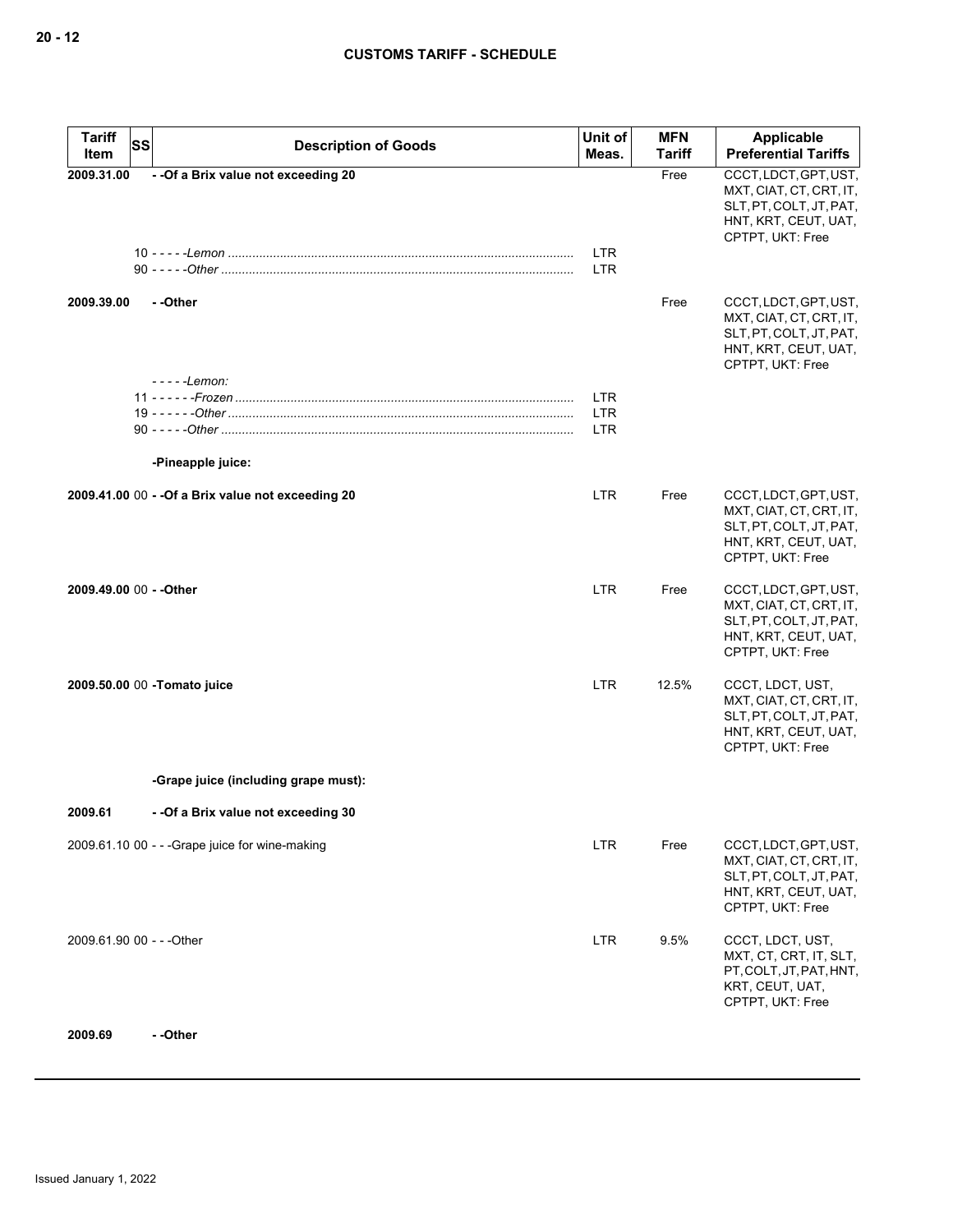| <b>Tariff</b><br><b>SS</b><br>Item | <b>Description of Goods</b>                                                                                                                           | Unit of<br>Meas.         | <b>MFN</b><br><b>Tariff</b> | <b>Applicable</b><br><b>Preferential Tariffs</b>                                                                        |
|------------------------------------|-------------------------------------------------------------------------------------------------------------------------------------------------------|--------------------------|-----------------------------|-------------------------------------------------------------------------------------------------------------------------|
| 2009.69.10                         | - - - Grape concentrate, of a Brix value not less than 68, for use in the<br>manufacture of fruit juices or beverages;<br>Grape juice for wine-making |                          | Free                        | CCCT, LDCT, GPT, UST,<br>MXT, CIAT, CT, CRT, IT,<br>SLT, PT, COLT, JT, PAT,<br>HNT, KRT, CEUT, UAT,<br>CPTPT, UKT: Free |
|                                    | 10 - - - - - Grape concentrate, of a Brix value not less than 68, for use in the                                                                      | <b>LTR</b><br><b>LTR</b> |                             |                                                                                                                         |
| 2009.69.90 00 - - - Other          |                                                                                                                                                       | <b>LTR</b>               | 9.5%                        | CCCT, LDCT, UST,<br>MXT, CIAT, CT, CRT, IT,<br>SLT, PT, COLT, JT, PAT,<br>HNT, KRT, CEUT, UAT,<br>CPTPT, UKT: Free      |
|                                    | -Apple juice:                                                                                                                                         |                          |                             |                                                                                                                         |
| 2009.71                            | - - Of a Brix value not exceeding 20                                                                                                                  |                          |                             |                                                                                                                         |
|                                    | 2009.71.10 00 - - - Reconstituted                                                                                                                     | <b>LTR</b>               | 8.5%                        | CCCT, LDCT, UST,<br>MXT, CT, CRT, IT, SLT,<br>PT, COLT, JT, PAT, HNT,<br>KRT, CEUT, UAT,<br>CPTPT, UKT: Free            |
| 2009.71.90 00 - - - Other          |                                                                                                                                                       | <b>LTR</b>               | 4%                          | CCCT, LDCT, UST,<br>MXT, CT, CRT, IT, SLT,<br>PT, COLT, JT, PAT, HNT,<br>KRT, CEUT, UAT,<br>CPTPT, UKT: Free            |
| 2009.79                            | - -Other                                                                                                                                              |                          |                             |                                                                                                                         |
|                                    | ---Concentrated:                                                                                                                                      |                          |                             |                                                                                                                         |
| 2009.79.11                         | - - - - For use in the manufacture of fruit juices, juice beverages or fruit snack<br>products                                                        |                          | Free                        | CCCT, LDCT, UST,<br>MXT, CIAT, CT, CRT, IT,<br>SLT, PT, COLT, JT, PAT,<br>HNT, KRT, CEUT, UAT,<br>CPTPT, UKT: Free      |
|                                    |                                                                                                                                                       | <b>LTR</b><br>LIR.       |                             |                                                                                                                         |
| 2009.79.19 00 - - - - Other        |                                                                                                                                                       | <b>LTR</b>               | 8.5%                        | CCCT, LDCT, UST,<br>MXT, CIAT, CT, CRT, IT,<br>SLT, PT, COLT, JT, PAT,<br>HNT, KRT, CEUT, UAT,<br>CPTPT, UKT: Free      |
| 2009.79.90 00 - - -Other           |                                                                                                                                                       | <b>LTR</b>               | 4%                          | CCCT, LDCT, UST,<br>MXT, CIAT, CT, CRT, IT,<br>SLT, PT, COLT, JT, PAT,<br>HNT, KRT, CEUT, UAT,<br>CPTPT, UKT: Free      |
|                                    | -Juice of any other single fruit, nut or vegetable:                                                                                                   |                          |                             |                                                                                                                         |